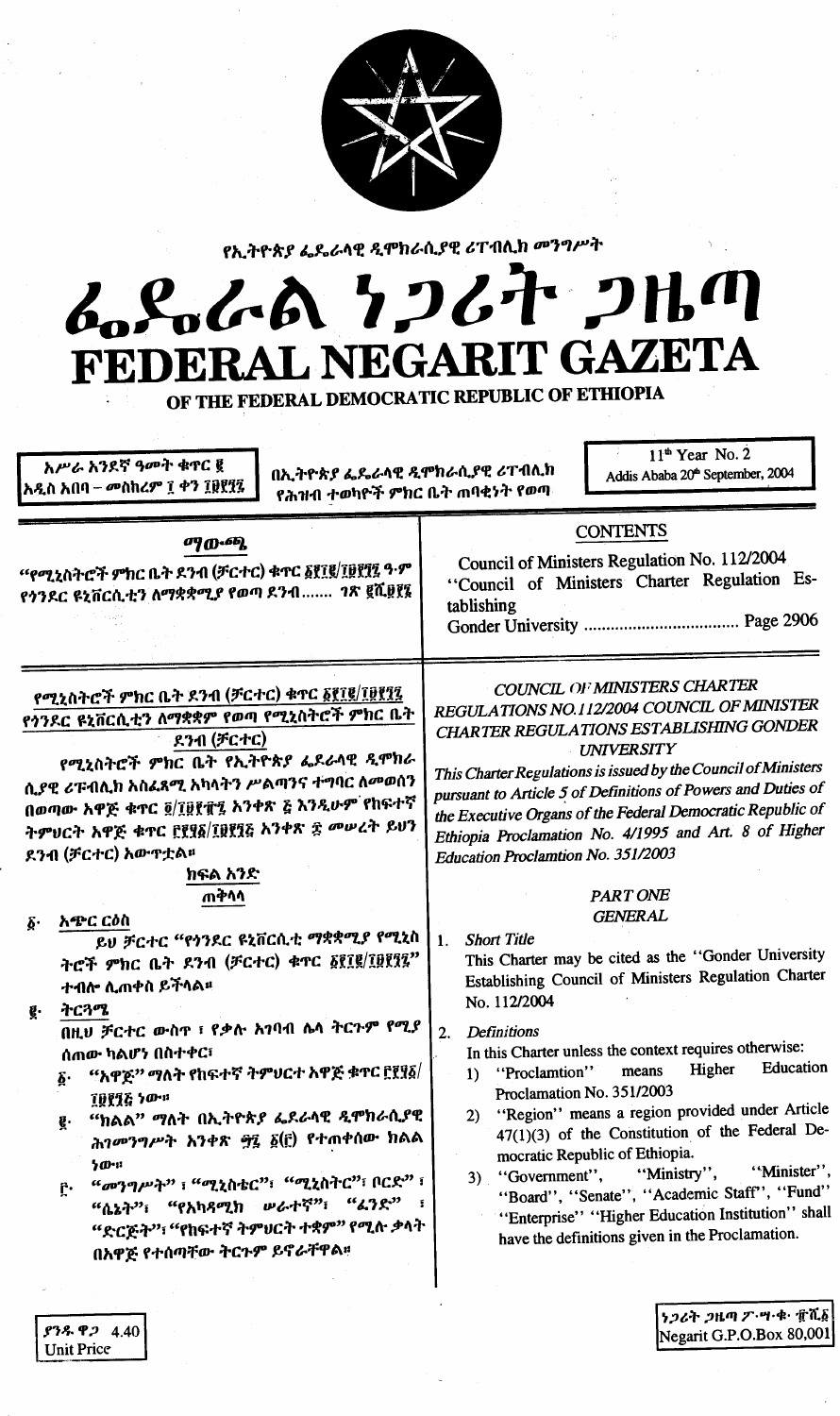# ክፍል ሁለት

# የዩኒቨርሲ ቲው *መ*ቋቋመና ዓላማ

መቋቋምና ተጠሪነት  $\hat{\Gamma}$ .

 $\ddot{\mathbf{0}}$ 

- ንንዶር ዩኒቨርሲቲ (ከዚህ በኋላ "ዩኒቨርሲቲ" ተብሎ  $\overline{b}$ . የሚጠራ) ራሱን የቻለና የሕግ ሰውነት ያለው ከፍተኛ የትምህርት ተቋም ሆኖ በዚህ ቻርተር ተቋቁማል።
- ዩኒቨርሲቲው በሥሩ የሚከተሉት ተቋማትንና ፋካልቲ ë. ዎችን እና ትምሀርት ቤቶችን ያካትታል፦
	- የሀክምናነ ጤና ግይንን ኮሌጅ  $\boldsymbol{\theta}$
	- ለ) -**የሳይንስ ፋኩልቲ**
	- የኢኮኖሚክስ ፋኩልቲ  $\mathbf{r}$
	- *የማህበራዊ ግይን*ስ፣ *ሁማኒቲ*ስና ቢዝነስ ፋኩልቲ  $\boldsymbol{\sigma}$
	- $\boldsymbol{\mu}$ የእንስሳት ሀክምና ፋኩልቲ
	- ረ) የድህረ ምረቃ ትምህርት ቤት
	- ወደፊት በቦርዱና በሚኒስቴሩ የሚቋቋሙ ሴሎች ለ) ፋኩልቲዎች ፣ ኮሌጆችና *ተቋማት*
- ዩኒቨርሲቲው ተጠሪነቱ ለትምሀርት ሚኒስቴር ይሆናል። ŗ٠  $90q$
- ዩኒቨርሲቲው የሚከተሉት ዓላማዎች ይኖሩታል።
- ሀገሪቱን በተለያዩ ሙያዎች ሊያገለግል የሚችል  $\boldsymbol{\delta}$ . የሰለጠነ የሰው ኃይል በብዛትና በዋራት ማፍራት ፣
- e. የዘር፣ የሃይማኖት ፣ የፆታ ፣ የፖለቲካና የመሳሰሉት ልዩነቶች የማይደረግበት የከፍተኛ ትምህርት አገል *ግ*ሎት መስጠት፣
- ሚዛናዊ የሆነ የከፍተኛ ትምህርት ተቋም ሥርጭት f٠ እንዲኖር ማድረግ፣
- ችግር ፈቺ የሆነና የሀገሪቱን እምቅ ሃብት ሥራ ላይ  $\ddot{\bm{o}}\cdot$ ለማዋል የሚያስችል ትምህርታዊና ተቋማዊ ሥርዓት መዘርጋት እና ዋናትና ምርምር ማድረግ፣
- ከሀገሪቱ እና ከክልሉ ፍላጎት እና ዕድገት *ጋ*ር የተጣጣ*ሙ*  $\tilde{b}$ . የከፍተኛ ትምሀርት እና የሀብረተሰብ አገልግሎት መስጠት፣
- የዩኒቨርሲቲውን ተጠያቂነት የሚያረጋግጥ ሥርዓት  $\mathbf{Z}/\mathbf{Z}$ መዘርጋት፣
- በአስተዳደር ውሳኔ አሰጣዋ ላይ የሚመለከተውን ź. ተሳትፎን ማረጋገዋ፣ የአሳታፊነት ባሀልን መፍጠርና **OJUJE 91**
- በሰዎች መካከል መከባበር፣ መቻቻልና አብሮ የመኖር  $\hat{\mathbf{T}}$ . ባህል እንዲጎለብትና እንዲሰርፅ ማድረግ፣

#### $\tilde{c}$ . ሥልጣንና ተግባር

ዩኒቨርሲቲው የሚከተሉት ሥልጣንና ተግባራት ይኖሩታል።

- ፋኩልቲዎች፣ ኮሌጆችና ሌሎች የትምሀርትና የምርምር  $\vec{\delta}$ . ተቋሞች አቋቁሞ የቅድመ ምረቃና የድህረ ምረቃ ፕሮግራም መቀየስና ሥራ ማካሄድ፣
- የምስክር ወረቀት ፣ ዲፕሎማና ዲግሪ እንዲሁም ሌሎች р. የተለያዩ የአካዳሚክ ሽልማቶችን መስጠት እንዲሁም ከፍተኛ አስተዋጽኦ ላደረጉ ሰዎች የአካዳሚክ ሜዳይ ሽልማትና ማዕረግ መስጠተ፣
- ፫· ለሃገር ዕድገት ቅድሚያ በሚሰተባቸው መስኮች ላይ **ጥናትና ምርምር ማድረግ፤**
- ሴሚናሮች፣ ዓውደ ዋናቶችና ሲምፖዚየሞችን ማዘጋ  $\ddot{\mathbf{0}}$  . <u>ጀትና ማካሄድ፣</u>
- በሃገር ውስዋና በውጭ ሃገር ከሚገኙ አቻ ዩኒቨርስ  $\vec{c}$ . ቲዎች፣ የምርምር ተቋሞችና ተመሳሳይ ዓላማ ካላቸው አካላት ጋር ግንኙነት መመሥረት፣
- የማማከር ፣ የሥልጠናና ሌሎች አገልግሎቶች ለሀብረ  $\mathbf{\tilde{z}}$ . ተሰቡ፣ ለክልል መስተዳድሮችና ለፌዴራል መንግስት በአግባቡ መስጠት፣

#### PART TWO

#### ESTABLISHMENT OF THE UNIVERSITY AND ITS **OBJECTIVE**

- **Establishment and Accountability**  $3.$ 
	- There is hereby established the University of Gonder  $1)$ (herein after referred to as "the University") as an autonomous higher education institution having its own legal personality.
	- The University shall comprise the following ins- $2)$ titutions, faculties and schools.
		- $(a)$ College of Medicine and Health Sciences
		- **Faculty of Applied Sciences**  $(b)$
		- (c) Faculty of Economics
		- (d) Faculty of Social Sciences, Humanities and **Business**
		- (e) Faculty of Veterinary Medicine
		- (f) School of Graduate Studies
		- (g) Other Faculties, Colleges and Institutes to be established by the board and the Ministry
	- 3) The University shall be accountable to the Ministry of Education.
- $\overline{4}$ . Objective

The University shall have the following objectives

- provides skilled manpower in quantity and quality  $\mathbf{1}$ that will serve the country in different professions.
- expands higher education services that are free from  $2)$ any descrimination on the gounds of race, religion, sex, politics and other similar grounds
- lays down problem sloving educational system that  $3)$ enables to utilize potential resources of the country and undertake study and research
- $4)$ provides higher education and community services that are compatible with the needs and development of the country
- lays down an institutional system that ensures the  $5)$ accountability of the institution
- 6) ensure the participation of all those concerned bodies in administration decision making, create and promote participation culture
- 7) makes efforts to develop and disseminate the culture of respect, tolerance and living together among people.
- **Power and Duties** 5.

The University shall have the following powers and duties:

- to implement undergraduate and postgraduate  $1)$ programs establish and run colleges, faculties, schools, institutes and other academic and rersearch units:
- to confer academic certificates, diplomas degrees  $2)$ and other academic awards, and to confer academic titles and medals for those who have made immense contributions:
- to undertake relevant studies and research that  $3)$ contributes to the development of the country;
- 4) to organize and conduct seminars, workshops and symposia;
- to establish relations with different bodies including  $5)$ local and foreign sister universities, research institutions, and other organizations having similar objectives;
- to provide appropriate consultancy, special training  $6)$ and other services to the community, local governments and the Federal Government at large;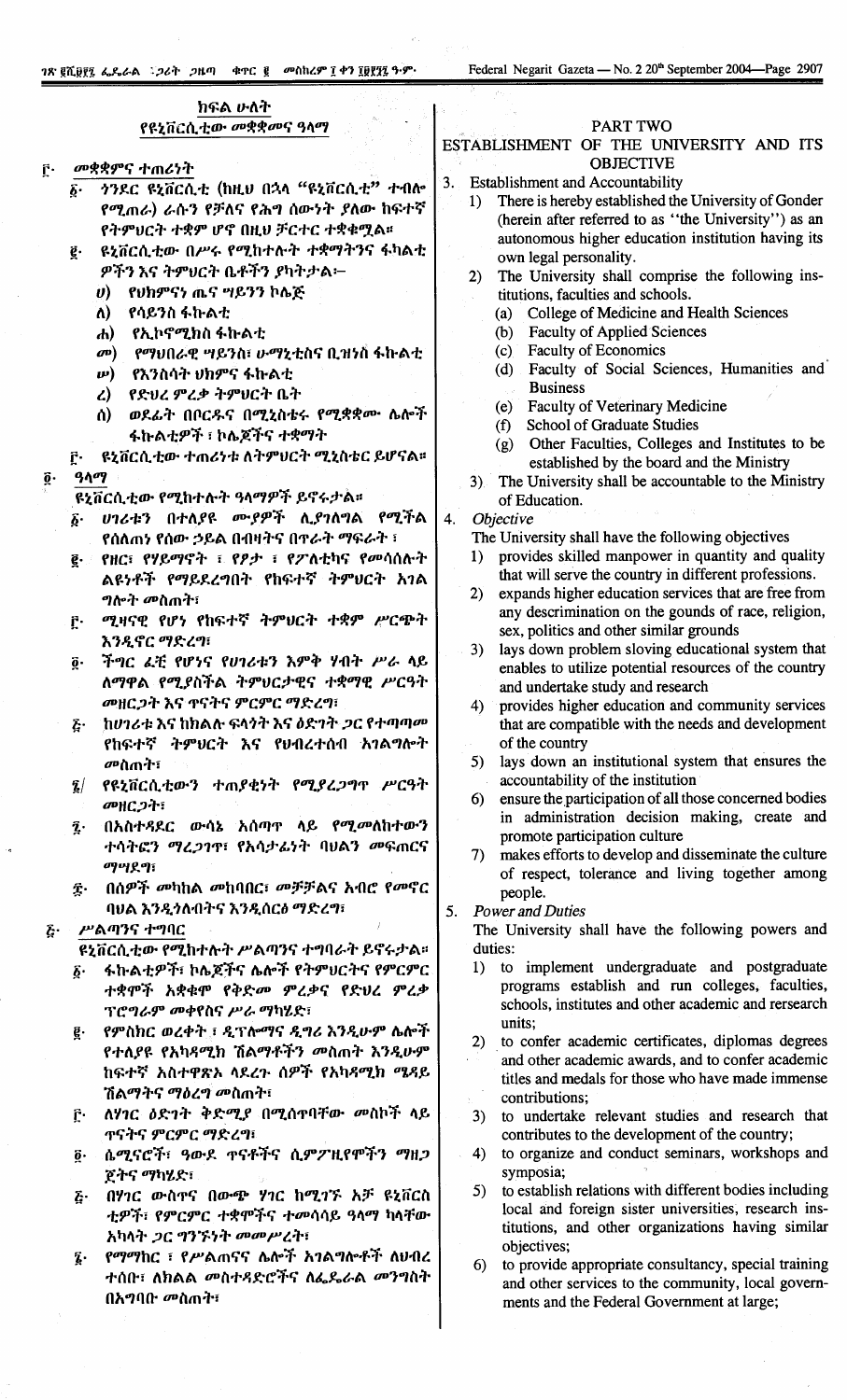# "J\'!lif.it~;t; *u..&-f1\~':>t"".* :>tLtIJ .'I'C!f ODilh~9"1:+1 1:it~ji '}.9'" Federal Negarit Gaz~ta T No.2 20'" September.,2004-Page 2908

 $\mathbf{i}$ 

 $\cdot$ 

 $\ddot{z}$ 

 $\hat{\mathcal{A}}$ 

| ማቋቋምና                                                                          |                                                                                                               |
|--------------------------------------------------------------------------------|---------------------------------------------------------------------------------------------------------------|
| <i>መጽሔቶች</i> ና<br>ጋዜጦች<br>የትምሀርት<br>į.<br>ማሥራጨት፣                               | to establish and publish academic journals and<br>7)<br>newsletters;                                          |
| የማንኛውንም ንብረት ባለቤት የመሆን፣<br>ĵ.                                                  | to own property;<br>8)                                                                                        |
| ከሶስተኛ ወ1ን ጋር ውል የመፌራረም፣<br>$\mathbf{g}/$                                       | to enter into contracts;<br>9)                                                                                |
| በሥሙ የመክሰስና የመከሰስ፣<br>Ţ.                                                        | to use and be used in its own name;<br>10 <sub>2</sub>                                                        |
| ለሚሰጠው አገልግሎት ተገቢ ክፍያ የማስከፈል፣<br>Ţħ∙                                            | to levy appropriately for the services it is providing;<br>11)                                                |
| የገቢ ፈንድ እና የገቢ ማመንጫ ድርጅት ማቋቋም<br>Ţĝ∙                                           | to establish and administer income generartion<br>12)<br>enterprise and income fund;                          |
| ማስተዳደር፣                                                                        | to carry out such other activities as are necessary for<br>13)                                                |
| የዩኒቨርሲቲውን ዓላማ ለማስፈጸም አስፈላጊ የሆኑ<br>Ţŗ∙                                          | the attainment of its objectives;                                                                             |
| ሌሎች ተግባራትን ማከናወን።                                                              | <b>Autonomy and Accountability</b><br>6.                                                                      |
| ንጻነትና ተጠያቂነት                                                                   | Subject to internal regulations of the Board and<br>1)                                                        |
| በቦርዱ የውስዋ ደንቦችና በሌሎች ህንች የተደነገገው<br>$\vec{b}$ .                                | provisions of other laws, the university shall par-                                                           |
| እነደተጠበቃ ሆኖ ዩኒቨርሲቲው የአስተጻደር ነፃነትና                                               | ticularly have administrative autonomy and accoun-<br>tability in the following:                              |
| ተጠያቂነት በሚከተሉት ላይ ይኖረዋል።                                                        | impliment the administration of personnel, em-<br>(a)                                                         |
| የሲቪል ሰርቪስ <i>መርሆዎችን መ</i> ሥረት በማድረግ<br>$\boldsymbol{\theta}$                   | ployment, promotion and other matters of the                                                                  |
| የተቋሙ ሥራተኞች አስተዳደር፣ ቅዋር፣ ዕድገት ፣                                                 | university staff according to the Principle of                                                                |
| እገዳና ሴሎች ጉዳዮችን መፈጸም፣<br>የኢትዮጵያን የፋይናንስ አስተዳደር ህግ በመንተራስ                        | Civil Service;                                                                                                |
| Λ)<br>በፋይናንስ አስተዳደር፣ በውስጡ ላሉ አካላት በጀት                                          | administer finance, allocate and utilize budget<br>(b)<br>to its internal units on the basis of the Financial |
| <i>የማ</i> ከፋፈልና በአግባቡ የመጠቀም፧                                                   | Law of Ethiopia;                                                                                              |
| የሃገሪቱን እና የዓለም አቀፍ ደረጃዎችን በጠበቀ<br>ሐ)                                           | Curriculum review and development in line with<br>(c)                                                         |
| መልኩ ሥርዓት ትምህርት የመገምገምና የማሻሻል፣                                                  | national guiselines and international standards;                                                              |
| የግልፅነትና ተጠያቂነት መርህር የተከተለ የምርምር<br>$\boldsymbol{\sigma}$                       | Formulating research strategy and conducting<br>(d)                                                           |
| ስትራቴጇ መንደፍና ማስፈጸም፣                                                             | same on the priniciples of transparency and                                                                   |
| የሲቪል ሰርቪስ <i>መርሆዎችን በመመ</i> ርኮዝ የውስ <b>ዋ</b><br>$\boldsymbol{\omega})$         | accountability;                                                                                               |
| አደረጃጀትን የመወሰን፣                                                                 | determining internal organization on the prin-<br>(e)<br>ciples of the Civil Service Commission;              |
| የትምህርት፣ የምርምርና የህብረተሰብ አገልግሎት<br>$\mathcal{L}$                                 | establishing relation with local and international<br>(f)                                                     |
| ኃላፊነቱን ለመወጣት ከሀገር ውስዋና ከዉጪ ሀገር                                                 | institutions for the advancement of its academic,                                                             |
| ዩኒቨርስቲዎች <i>ጋ</i> ር የትብብር ግንኙነት መፍጠር                                           | research, community service duties;                                                                           |
| የገቢ ማመንጫ ድርጅትን ማቋቋምና ገቢዎቹን<br>ለ)                                               | (g) establishing income generating enterprise and                                                             |
| <i>የመ</i> ጠቀም፣                                                                 | duse the earned-incomes;<br>Subject to limitation provided by other laws, the                                 |
| በህግ በሌላ ሁኔታ የተደነገገው እንደተጠበቀ ሆኖ ዩኒቨር<br>g.                                      | 2)<br>University shall have academic and ressearch                                                            |
| ሲቲው ዕውነትን ለመሻት ፣ ዕውቀትን ለማበልጸግ<br>እንዲሁም ውጤቱን ለማሥራጨት የመማር፣ ማስተማር                 | freedom to search for truth, cultivate and advance                                                            |
| እና ምርምር ነፃነት ይኖረዋል።                                                            | knowledge, and disseminate the same                                                                           |
| የዩኒቨርሲቲው ተጠያቂነት በተለይ፤<br>Ĉ٠                                                    | The University shall have accountability, in par-<br>3)                                                       |
| υ) የሚያካሂዳቸው የትምህርትና ምርምር ፕሮግራሞች                                                | ticular, with respect to                                                                                      |
| ፖሊሲዎችና ስትራቴጂዎች<br>የተገኙ<br>ከሃንር                                                 | (a) ensuring that all educational and research<br>programs emanate from the counctry's                        |
| መሆናቸው፣                                                                         | strategies and policies.                                                                                      |
| ለመንግስት ፕሮግራሞች ቅድሚያ መስጠቱንና<br>$\Lambda$                                         | ensuring that priorities are given to government<br>(b)                                                       |
| ከሃገራዊ ሁኔታዎች ጋር የተገናዘቡ መሆናቸውን፣                                                  | programs and are relevant to the country's                                                                    |
| አጠቃላይ አሥራሩ በግልጽነትና በአሳታፊነት ላይ<br>(h)                                           | situations,                                                                                                   |
| የተመሠረተ መሆኑን፤                                                                   | ensuring that the allocation and utilization of<br>(c)<br>budget and resource are based on cost effec-        |
| የበጀትና ሃብት አደላደሉና አጠቃቀሙ ወጪ<br>$\boldsymbol{\sigma}$                             | tiveness and responsibilty to the public,                                                                     |
| ቆጣቢና ለህዝብ ኃላፊነትን የሚያረጋግጥ መሆኑን፣                                                 | ensuring that all teaching-learning and research<br>(d)                                                       |
| የመማር፣ ማስተማርና የምርምር ሥራዎች ተቋማዊ<br>$\boldsymbol{\nu}$                             | activities are institutionalized and transparent,                                                             |
| ሆነው በግልጽ የሚከናወኑ መሆኑን፣                                                          | ensuring that the university staff are evaluated,<br>(e)                                                      |
| ዩኒቨርሲቲውና የተቋሙ ማኅበረሰብ በሚያስመዘ<br>$\mathcal{L}$<br>ግቡት የጥራትና ተገቢነት ውጤት የሚለኩ መሆኑን፣ | individualy and severally, with result commen-                                                                |
| ማንኛውም በማስተማር፣ በመመራመር በማስተዳ<br>ለ)                                               | surate with quality and relevance standards<br>ensuring that any member of the institutions in<br>(f)         |
| ደርና በመምራት ኃላፊነት ላይ ያለ የተቋሙ ባልደረባ                                               | responsibilities of teaching, research, adminis-                                                              |
| በተናጠልም ሆነ በ <i>ጋራ</i> ለተጠሪው አካልና ለህብረ                                          | tration and leadership is accountable to the                                                                  |
| ተሰብ ተጠያቂነት ያለው መሆኑ፣                                                            | public and the body to which it is accountable                                                                |
| በማረጋገጥ ላይ የተመሠረተ ይሆናል።                                                         | individually or collectively.                                                                                 |
| የመረጀ ልውውዋ                                                                      | <b>Information Exchange</b><br>7.<br>There shal be an exchange of information between                         |
| ቦርዱ በሚያወጣው የመረጃ ልውውዋ ሥርዓት መመሪያ<br>$\vec{b}$ .                                  | 1)<br>private and public institutions, as well as other                                                       |
| መሥረት ከግል ተቋማት፥ ከመንግስታዊ ተቋማት እና                                                 | bodies and the University as per the internal                                                                 |
| ከሴሎች አካላት <i>ጋር የመረጀ</i> ልውውጥ ያደር <i>ጋ</i> ል፡፡                                 | regulation of the board.                                                                                      |

 $\Bigg\}$ 

 $\hat{r}$ 

 $\alpha$  ,  $\alpha$  ,  $\beta$  ,  $\alpha$  ,  $\beta$  , and  $\alpha$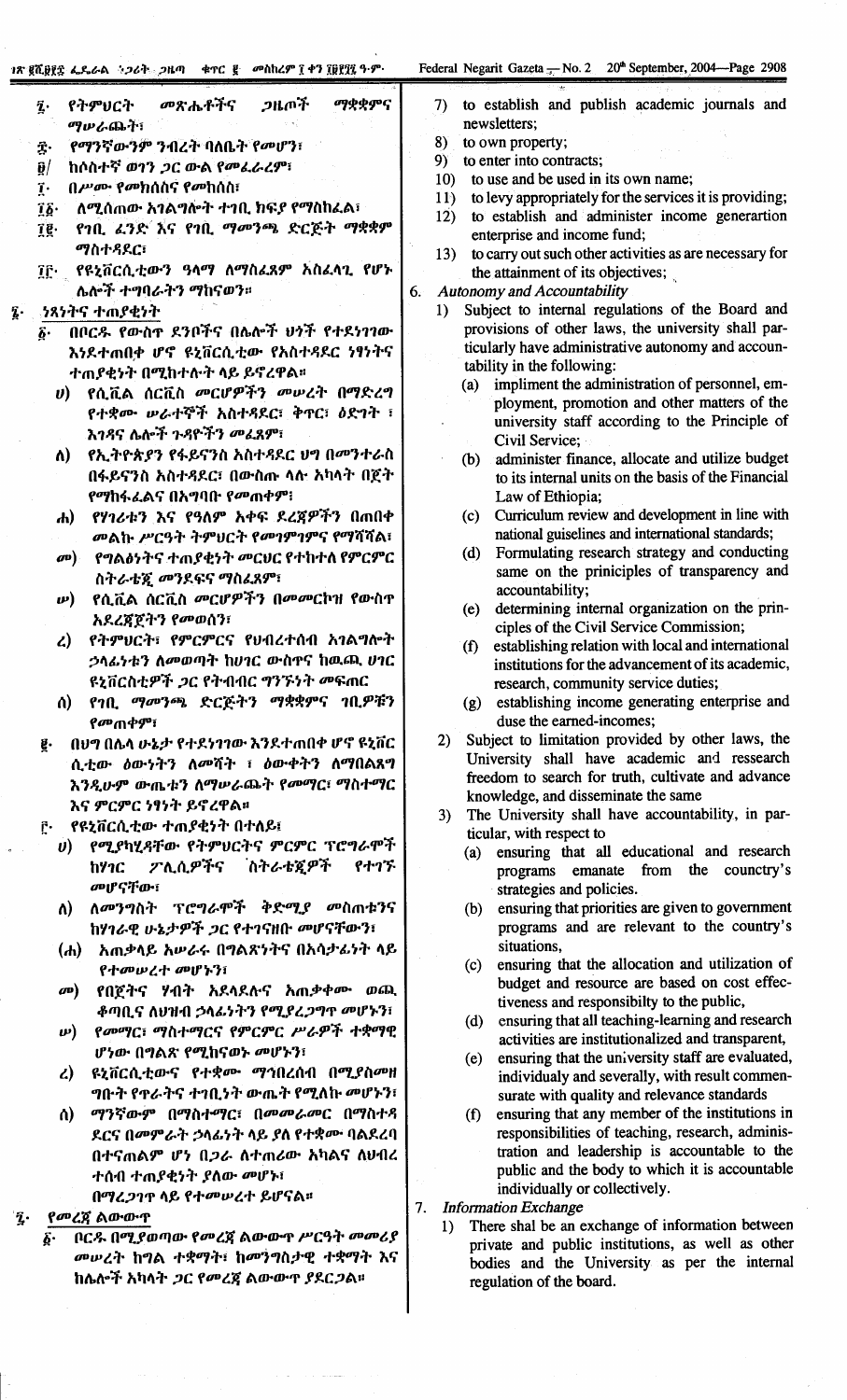- ዩኒቨርሲቲው ማንኛውም ከትምሀርት ጋር የተያያዘ  $\ddot{\mathbf{g}}$ . ምርምር የሚሥራ ሥራተኛ ወይም ተማሪ ጥያቄ ሲያቀር ብለት መረጀ ይሰጣል ወይም መረጀ እንዲያገኝ  $PAC2A$
- <u>፫· የምርምርና ዋናት ጽሑፎች ለዩኒቨርሲቲው ተማሪዎች ፣</u> ተማራማሪዎችና ሌሎች ተጠቃሚዎች በሙሉ እንዲ ደርሱ የሚደረጉ መሆን አለባቸው።
- **ጥናትና ምርምር** Ĵ٠
	- የዋናትና ምርምር ሥራ ለማከናወን አስፈላጊ ሆኖ  $\boldsymbol{\delta}$ . የተገኘው አደረጃጀት በዩኒቨርሲቲው የውስዋ ደንብና የአስተዳደር መዋቅር የሚወሰን ሆኖ የሚከተሉት መስፌ ርቶች ይኖሩታል።
		- የዩኒቨርሲቲው የምርምር ተግባራት በአካዳሚክና D) ምርምር ምክትል ፕሬዚዳንት ይመራል።
		- ዩኒቨርሲቲው አስፈላጊ ሆኖ ሲያገኘው የምርምር  $\Lambda$ ) ተቋማት ሊከፍት ይችላል።
		- ዩኒቨርሲቲው ለሚያከናውነው ምርምርና ተናት በቂ  $\mathbf{d}$ ገንዘብ ማፈላለግ፣ መመደብና በሥራ ላይ ማዋል ይኖርበታል።
		- መ) ዩኒቨርሲቲው የምርምር ሥራን የሚሡሩ ተመራማ ሪዎችና የምርምር ረዳቶች በግል ወይም በጋራ ቅኖር ሊቀኖር ይችላል።
		- *w*) ዩኒቨርሲቲው የሚያካሂዳቸው ምርምሮች አግባ ብንት ካላቸው ከሌሎች ተቋማት *ጋ*ር በትብብር ሊሆን ይችላል።
	- የዩኒቨርሲቲው የጥናትና ምርምር ርዕስ አመራረጥ፣ ę. የበጀት አጠቃቀምና የሃብት አያያዝ፣ እንዲሁም የምርምር አፈጻጸም ግልጽና ተጠያቂነት መርሆዎችን የተከተለ ይሆናል።

### ክፍል ሦስት

ስለ ዩኒቨርሲቲው ፖሊሲና የሥራ አስፈጻሚ አካላት

#### ስለዩኔቨርሲቲው ቦርድ

| $\vec{b}$                        | የዩኒቨርሲቲው ቦርድ በሚኒስቴሩ የሚሰየም ሰብሳቢ             |      |
|----------------------------------|--------------------------------------------|------|
|                                  | ይኖረዋል፡፡                                    |      |
| ę.                               | ቦርዱ የሚከተሉት አባላት ይኖሩታለ።                     |      |
|                                  | υ) የትምህርት ሚኒስቴር                            | አባል  |
|                                  | ለ) የፌዴራል መንግስት ተወካይ (አንድ)                  | አባል  |
|                                  | ሐ) የክልል መንግስት ተወካዮች (አራት)                  | አባል  |
|                                  | ታዋቂ ግለሰብ<br>$\boldsymbol{\sigma}$          | አባል  |
|                                  | <i>ሡ</i> ) - ሌሎች በቦር <i>ዱ</i> የሚሰየሙ አባላት - | አባል  |
|                                  | ረ) የዩኒቨርሲቲው ፕሬዚዳንት አባል እና ጸሐፊ              |      |
| ŕ٠                               | በቦርዱ የሚሰየሙ አባላት ለልማት አስተዋጽኦ ያደረጉ           |      |
|                                  | የዩኒቨርሲቲው አገልግሎት ተጠቃሚዎች <i>መ</i> ሆን         |      |
|                                  | አለባቸው።                                     |      |
| $\mathbf{\tilde{g}}$ .           | ቦርዱ በአዋጅ የተሰጡት ሥልጣንና ተግባራት                 |      |
|                                  | ይኖሩታል።                                     |      |
|                                  | ፲ የዩኒቨርሲቲው ሴኔት                             |      |
| ሴኔቱ ተጠሪነቱ ለፕሬዚዳንቱ ሆኖ የሚከተሉት አባላት |                                            |      |
|                                  | ይኖሩታል።                                     |      |
|                                  | ሰብሳቢ<br>፩· የዩኒቨርሲቲው ፕሬዚዳንት                 |      |
|                                  | ፪ የዩኒቨርሲቲው ም/ፕሬዚዳንቶች                       | አባላት |
| ŗ٠                               | አካዳሚክ ፕሮግራም ኃላፊ                            | አባል  |
| $\mathbf{0}$ .                   | የፋኩልቲ፣ የኢንስቲትዩት፣ የት/ቤቶችና ኮሌጆች              |      |
|                                  | ዲኖች                                        | አባላት |
| $\mathbf{\tilde{g}}$ .           | የሀዝብና ውጭ ግንኙነት ኃላፊ                         | አባል  |
| $\mathbf{\bar{i}}$ .             | የሆስፒታል ዳይሬክተር                              |      |
|                                  | ፯· የዩኒቨርሲቲው ሬጅስትራር                         | አባል  |
| Ţ.                               | የዩኒቨርሲቲው የቤተመጻሕፍት <i>ኃ</i> ላፊ              | አባል  |
|                                  |                                            |      |

- 2) The University has the duty, up on request, to provide a worker, a student or any other body who undertakes research relating to education with information or assist to have access thereto.
- 3) Research and studies documents shall be made available to all students, researchers and other beneficiaries of the University.
- $\mathbf{R}$ Studies and Research
	- 1) Particulars on organization necessary to conduct a research work shall be provided in accordance with internal regulations of the University and is based on the following requirements:
		- The research is led by Academic and Research  $(a)$ **Vice President**
		- The University may open research institute  $(b)$ when it finds necessary
		- The University shall solicit and allocate suf- $(c)$ ficient fund for research and study it, conducts and utilizes it for the purpose intended;
		- The University may employ researchers and  $(d)$ their assistants by joint appointmentship;
		- (e) The University may undertake cooperative research with relevant organizations.
	- The University research and studies projects, their  $2)$ selection, budget utilization and resource ownership as well as implemetation of the same shall be transparent and accountable.

# **PART THREE**

#### THE UNIVERSITY EXECUTIVE BODIES

- 9. The University Board
	- 1) The Board shall have a chairperson appointed by the Ministry
	- The Board shall have members consisting of:  $2)$ 
		- $(a)$
		- One representative of Federal Government- $(b)$ 
			-
		- (c) Four representatives of Regional Government-
		- (d) A renowed and meritorious person ........ member
		- (e) Other members as determined by the Board-
		- (f) President of the University............. member and secretary
	- 3) Members assigned by the Board shall have positive contributions to development and shall be beneficiaries of the service rendered by the University.
	- The Board shall have duties and responsibilities  $4)$ given to it in the Proclamtion.

#### 10. The University Senate The senate shall be accountable to the University president and have the following members: 1) President of the University .....................Chairperson Vice-President of the University.................. member  $(2)$  $3)$ Deans of Faculties, Institutes, Schools & Colleges- $4)$ 5) Public and External Relations Officer............. member  $6)$ Registrar of the University .........member&secretary  $7)$

8) Head Librarian of the University ................. member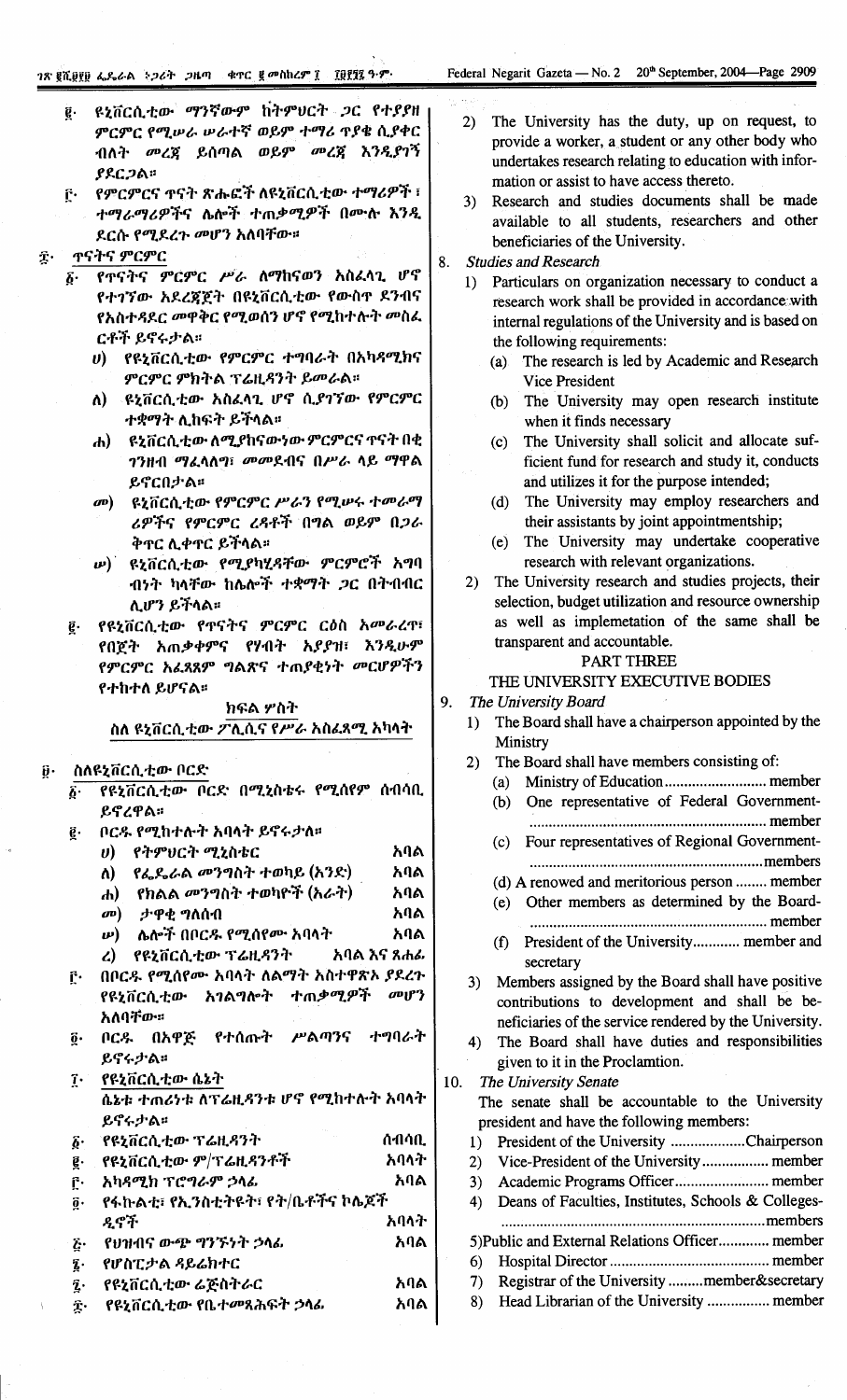#### าร ฮูกี.ตูรู

### egarit Gazeta — No. 2  $20<sup>th</sup>$  September, 2004—Page 2910

- 
- wo Academic Staff' Representative ......... memebr
- 
- ead or Representative of Gender Mainstreaming
- lead of Research and Publications............members
- ther appropriate members of the University to be
- ers and Duties of the senate ect to the provisions of the Proclamation, the te shall have the following powers and duties:
	- implement directives issued by the board
	- set criteria for admission of students, deterination of academic standards and graduation, and gulate disciplinary matters; to examine and decide n petitions relating to same;
	- determine the general standards and directions of onducting of examinations
	- issue specific directives on the basis of law and olicies drawn up by the Board particularly on udent administration, academic matters, procedure or selection of academic heads, employment of cademic staff, promotion, fringe benefits, discipline nd salary;
	- propose promotion of professorship to the Board
	- award academic promotion of associate and sistant professorships;
	- examine and approve the employment of ademic staff of the University;
	- issue its own meeting procedures and internal gulations:
	- object to the condition where the president may call meeting where he deems necessary, to have at least ne meeting each quarter;
	- to delegate its duties to others university bodies and standing or ad-hoc committees;
	- to perform such other activities, as may be assigned to it by the Board and/or the president.

## dent and Vice-President of the University

- he candidate presidents of the university shall have ommendable academic and managerial ability as ell as ethics:
- here shall be three vice presidents of the university countable to the president;
- he term of office of the University president and ice-president shall be five year;
- he University President shall have duties and sponsibilities as provided in the Proclamation.

## -Presidents and their Powers and Duties

- he University Academic and Research Viceresident shall
	- consult and assist the President regarding the powers and duties of the university
	- direct and supervise the activities of the university organs accountable to it upon implementation of the decisions and directives issued by the Board and Senate
	- In the absence of the president, direct and  $(c)$ coordinate the activities of the university on behalf of the president

| <i>ገጽ</i> ፪ሺ፱፻፲ ፌዴራል <i>ኑጋ</i> ሪት <i>ጋ</i> ዜጣ<br>_ ቁጥር  ፪ _ መስከረም ፲ ቀን ፲፱፻፶፯ ዓ·ም· |      | Federal Ne         |
|-----------------------------------------------------------------------------------|------|--------------------|
| የተማሪዎች ዲን<br>ŷ٠                                                                   | አባል  | St<br>9)           |
| የአካዳሚክ ሥራተኞች ሁለት ተወካዮች<br>ĩ.                                                      | አባላት | $10)$ T            |
| <u>ሁለት የተማሪዎች ተወካዮች</u><br>$\mathbf{\hat{a}}\mathbf{\hat{b}}$                     | አባላት | $11)$ T            |
| የዩኒቨርሲቲው የሴቶች ጉዳይ<br>ïg∙                                                          |      | $12)$ H            |
| ተወካይ                                                                              | አባል  | O                  |
| ÎĈ∙<br>የምርምርና ህትመት ኃላፊ                                                            | አባል  | 13) H              |
| ቦርዱ የሚሰይማቸው አግባብነት ያላቸው ሴሎች<br>Tō∙                                                |      | 14) O              |
| ኃላፊዎች                                                                             | አባላት | as                 |
| የሴኔቱ ሥልጣንና ተግባር<br>$\mathbf{1}\bar{\mathbf{2}}$ .                                 |      | 11.                |
| በአዋጁ የተመለከተው እንደተጠበቀ ሆኖ ሴኔቱ የሚከ                                                   |      | Pow<br>Subj        |
| ተሉት ሥልጣንና ተግባራት ይኖሩታል፣                                                            |      | Sena               |
| በቦር <i>ዱ የሚ</i> ወጡ አጠቃላይ <i>መመሪያዎችን ተግ</i> ባራዊ<br>$\vec{b}$ .                     |      | 1)<br>to           |
| ማድረግ፣                                                                             |      | 2)<br>to           |
| የተማሪዎች አቀባበልን፣ የትምህርት ደረጀ አወሳሰን<br>g.                                             |      | m                  |
| የዲሲፕሊን ጉዳዮችንና ምረቃን የሚመለከቱ መመዘኛ                                                    |      | re                 |
| <i>መ</i> ስፌርቶችን ማውጣት፣ በዚህ ላይ የሚቀርቡ ቅሬ <i>ታ</i>                                    |      | <sub>O1</sub>      |
| ዎችን መመርመር፣                                                                        |      | 3)<br>to           |
| አጠቃላይ የፈተና አሰጣዋና ደረጀዎች አቅጣጫዎችን<br>ŗ٠                                              |      | cc                 |
| መወሰን፣                                                                             |      | 4)<br>to           |
| በህግና በቦር <i>ዱ የሚ</i> ወጡ ፖሊሲዎችን መሠረት<br>ğ٠                                         |      | po                 |
| በማድረግ በተለይ በተማሪዎች አስተዳደር ፣ የዩኒቨር                                                  |      | st<br>fo           |
| ሲቲው የትምሀርት ነክ ጉዳዮች፣ የትምሀርት ኃላፊዎች                                                  |      | ac                 |
| የምርጫ ሥነ–ሥርዓት፣ የአካዳሚክ ሥራተኞች ቅዋር፣                                                   |      | <b>ar</b>          |
|                                                                                   |      | 5)<br>to           |
|                                                                                   |      | 6)<br>to           |
| ለከት <i>መመሪያ</i> ማውጣት፣                                                             |      | as                 |
| የሙሉ ፕሮፌሰርነት ማዕረግ እነዲሰዋ ለቦርዱ ሃሣብ<br>Ŀ،<br>ማቅረብ፥                                    |      | 7)<br>to           |
|                                                                                   |      | ac                 |
| የረዳትና የተባባሪ ፕሮፌሰርነት ማዕረግን <b>መስ</b> ጠት፣<br>ī.<br>የአካዳሚክ ሥራተኞችን ቅዋር መመርመርና ማስጽደቅ፣  |      | 8)<br>to           |
| ź.                                                                                |      | re                 |
| Ţ.<br>. የራሱን የስብሰባ ሥነ–ሥርዓት መወሰን፣                                                  |      | 9)<br>su           |
| ŷ.<br>ፕሬዚዳንቱ አስፈላጊ ሆኖ ሲያገኘው የሚጠራው ስብሰባ                                            |      | a i<br><b>OI</b>   |
| እንደተጠበቀ ሆኖ በየሩብ ዓመቱ ቢያንስ አንድ ጊዜ                                                   |      | 10)<br>t           |
| መሰብሰብ፣                                                                            |      | S                  |
| ተግባሩን ለሴሎች የዩኒቨርሲቲው አካላትና ቋሚ ወይም<br>$\mathbf{r}$                                  |      | 11)<br>$\mathbf t$ |
| ጊዜያዊ ኮሚቴዎች ማስተላለፍ፣                                                                |      | t                  |
| ፲፩• በቦርዱ የሚሰጡትን ሌሎች ተግባሮች ማከናወን።                                                  |      |                    |
| ፲፪· ስለ ዩኒቨርሲቲ ፕሬዚዳንትና ም/ፕሬዚዳንቶች                                                   |      | 12.<br>Presi       |
| ፩· የዩኒቨርሲቲው እጮ ፕሬዚዳንት ሆነው የሚቀርቡ ሰዎች                                               |      | 1)<br>TI           |
| የተመሰከረለት የአካዳሚክና አስተዳደር ብቃት እንዲሁም                                                 |      | cc                 |
| መልካም ሥነ–ምግባር ሊኖራቸው ይገባል።                                                          |      | W<br>TI            |
| ፪· ዩኒቨርሲቲው ለፕሬዚዳንቱ ተጠሪ የሆኑ ሦስት ም/ፕሬዚዳ                                             |      | 2)<br>ac           |
| ንቶች ይኖሩታል።                                                                        |      | 3)<br>TI           |
| ፫· የዩኒቨርሲቲው ፕሬዚዳንትና ም/ፕሬዚዳንቶች የሥራ                                                 |      | V                  |
| ዘመን አምስት ዓመት ይሆናል፡፡                                                               |      | TI<br>4)           |
| ፬· የዩኒቨርሲቲው ፕሬዚዳንት በአዋጁ የተመለከቱት                                                   |      | re                 |
| ሥልጣንና ተግባራት ይኖሩታል።                                                                |      |                    |
|                                                                                   |      | 13.<br>Vice        |
| ፲፫· የዩኒቨርሲቲው ምክትል ፕሬዚዳንቶች ሥልጣንና ተግባር                                              |      | 1)<br>TI           |
| ፩· የአካዳሚክና ምርምር ም/ፕሬዚዳንት                                                          |      | P <sub>I</sub>     |
| <i>ሀ)  የ</i> ዩኒቨርሲቲውን ሥልጣንና ተግባር በተመለከተ የዩኒ                                       |      | (a)                |
| ቨርሲቲውን ፕሬዚዳንት ያማክራል ፣ ይረዳል፣                                                       |      | (b)                |
| $\lambda$ ) በበሮዴሮ በሲኑቲ ይተለለፌ ሙሣኑዎችሮ መመፈፀዎች                                        |      |                    |

- *ዱ*ና በቤኔቱ የተላለፉ ውሣኔዎተና *መመሪያዎ* ት በሥራ ላይ በማዋል ለእርሱ ተጠሪ የሆኑ ክፍሎችን ይመራል፣ ይቆጣጠራል፣
- ሐ) የዩኒቨርሲቲው ፕሬዚዳንት በማይኖርበት ጊዜ ተተከቶ ዩኒቨርሲቲውን ይመራል፣ ያስተባብራል፣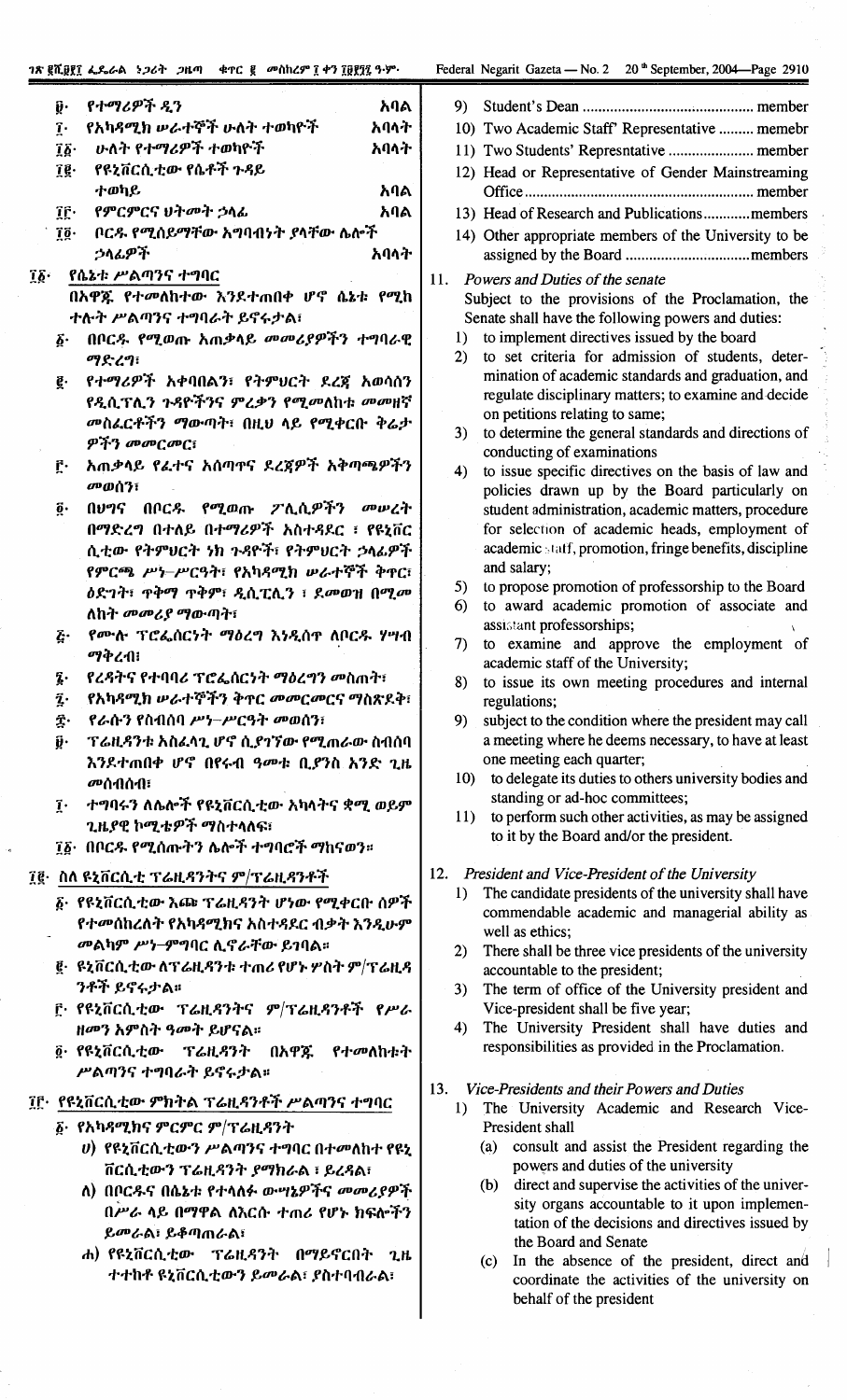- መ) የትምህርት ማዕከላትን እንደፋኩልቲ፣ ኮሌጅ፣ ተቋም፣ ትምሀርት ቤት እና ተከታታይ ትምሀርት ክፍሎችን ሥራ ያቅዳል፣ ይመራል፣ በበላይነት ይቆጣ ጠራል፣
- **ω) የምርምር እና ጥናት እንቅስቃሴዎችን ያቅዳል**፣ ይመራል፣ በበላይነት ይቆጣጠራል፣
- ረ) የዩኒቨርሲቲውን መጻሕፍት ቤት፣ ሬጅስትራር ጽሕፈት ቤትና ሌሎች በሥሩ ያሉትን ክፍሎች ይመራል፣ በበላይነት ይቆጣጠራል፣
- ሰ) ብሔራዊና ዓለምአቀፍ ግንኙነቶችንና ትብብሮችን ያፈላል*ጋ*ል፣ አፈጸጸማቸውን ይከታተላል፣
- ሽ) በሥራ ያሉ ክፍሎችን የሥራ አፈጻጸም፣ በጀት ክፍፍልና አጠቃቀም እንዲሁም ሴሎች እንቅስቃሴ ዎችን በተመለከተ ሪፖርት ለፕሬዚዳንት ያቀርባል፣
- ቀ) በቦርዱ፣ በሴኔቱና በፕሬዚዳንቱ የሚሰጡትን ሌሎች ተመሣሣይ ተግባራት ያከናውናል።
- ፪· የዩኒቨርሲቲው የአስተዳደር ም/ፕሬዚዳንት፣
	- ሀ) የዩኒቨርሲቲውን ሥልጣንና ተግባር በተመለከተ የዩኒ ቨርሲቲውን ፕሬዚዳንት ያማክራል፣ ይረዳል፣
	- ለ) ለእርሱ ተጠሪ የሆኑ የዩኒቨርሲቲው ክፍሎችን ይመራል፣ ይቆጣጠራል፣
	- ሐ) የተማሪዎች አገልግሎትን፣ የአስተዳደርና የፋይናንስ ሥራ ያቅዳል፣ ይመራል፣ ይቆጣጠራል፣
	- መ) በቦርድና በሴኔቱ የተሰጡ ውሣኔዎችንና *መመሪያ* ዎችን ተግባራዊ ያደርጋል፣
	- አቅም ማኔጅመንት  $(\nu)$  የተቋሙን አስተዳደርና ለማሻሻል ከብሔራዊና ዓለምአቀፍ ተቋማት ጋር ግንኙነት ይፈዋራል፣ ተግባራዊነቱን ይከታተላል፣
	- ረ) የሥራ አፈጻጸም፣ የበጀት አመዳደብና አጠቃቀም እንዲሁም የሴሎች እንቅስቃሴችን ሪፖርት ለፕሬዚ ዳንቱ ያቀርባል፣
	- ሰ) በቦርዱ፣ በሴኔቱና በፕሬዚዳንቱ የሚሰጡትን ሴሎች ተመሣሣይ ተግባራት ያከናውናል።
- የዩኒቨርሲቲው የቢዝነስና ልማት ም/ፕሬዚዳንት፣  $\mathbf{r}$ 
	- ሀ) የዩኒቨርሲቲውን ሥልጣንና ተግባር በተመለከተ የዩኒ ቨርሲቲውን ፕሬዚዳንት ያማክራል፣ ይረዳል፣
	- ለ) ለእርሱ ተጠሪ የሆኑ የዩኒቨርሲቲውን ክፍሎች ይመራል፣ ይቆጣጠራል፣
	- ሐ) በቦርድና በሴኔቱ የተላለፉ ውሣኔዎችና መመሪያዎች በሥራ ላይ መዋላቸውን ይከታተላል፣
	- መ) የገቢ *ማመንጫ* ድርጅቶችንና የዩኒቨርሲቲውን የቢዝነስ ክፍሎች በተመለከተ ያቅዳል፣ ይመራል፣ ይቆጣጠራል፣ የሥራ ባህልን ያነለብታል፣
	- *w*) በዩኒቨርሲቲው አዳዲስ የቢዝነስ ሃሣቦችንና ልማትን ያቅዳል፣ ይመራል፣ ይቆጣጠራል፣
	- ረ) የዩኒቨርሲቲውን አዳዲስ የልማትና የማስፋፋት የካፒታል ኢንቨስትመንቶችን ያቅዳል፣ ያስተዳ ድራል፣
	- ስ) ከሌሎች ድርጅቶች ጋር የተገናኙና እርሱን የሚመ ስምምነቶችና ፕሮጀክቶችን አፈጻጸም ለከቱ ይመራል፣ ይቆጣጠራል፣
	- ሽ) ብሔራዊና ዓለም አቀፍ ግንኙነቶችንና ትብብሮችን ያፈላል*ጋ*ል፣ አፈጸጸማቸውን ይከታተላል፣
	- ቀ) በሥሩ የሚገኙትን አካላት የሥራ አፌጻጸሙን፣ የበጀት ድልድልና አጠቃቀምን በተመለከተ ሪፖርት **ያቀርባል፣**
- plan, lead supervise academic activities of the  $(d)$ University in its faculties, institutes, schools and continuing education programs
- plan, lead and supervise research and studies  $(e)$ activities, agreements and projects of the University
- lead and supervise the library, registrar and  $(f)$ other organs of the University, which are directly accountable to it.
- solicit national and international links and  $(g)$ partnerships, and follow their implementation
- (h) report on activity performance, budget allocation and utilization and other activities of the units under it to the president.
- (i) Carry out such other activities which may be specifically entrusted to it by the Board, the Senate or the President.
- The University Administrative Vice-President shall  $2)$ 
	- consult and assist the President regarding the powers and duties of the University
	- direct and supervise the activities of the Univer- $(b)$ sity organs accountable to it
	- direct and supervise the Unversity students  $(c)$ services, financial, administrative and support services
	- implement the decisions and directives issued  $(d)$ by the Board, or Senate
	- solicit and administer national and international  $(e)$ partnerships to improve the administrative and mangement capacity of the institution
	- report on activity performance, budget  $(f)$ allocation and utilization and other activities of the units under it to the president.
	- undertake other duties given to it by the Board,  $(g)$ the Senae or the President
- The University Development and Business Vice- $3)$ President
	- consult and assist the President regarding the  $(a)$ powers and duties of the University
	- direct and supervise the activities of the Univer- $(b)$ sity organs accountable to it
	- implement the decisions and directives issued  $(c)$ by the Board, or Senate,
	- plan, direct and supervise entrepreneurial enter- $(d)$ prises, and business units of the University, and create and entrepreneurial culture
	- plan, program, direct and supervise new ven- $(e)$ tures and developments in the University, and outsourcing of the facilities and services,
	- plan, program and manage capital invetments of  $(f)$ the University that are related to new developments and expansions.
	- (g) direct, lead and supervise implementation of agreements and projects related to its domain with other organizations,
	- (h) actively solicit national and international links & partnerships, and execute the same;
	- report on activity performance budget allocation  $(i)$ and utilization and other activities of the units under it,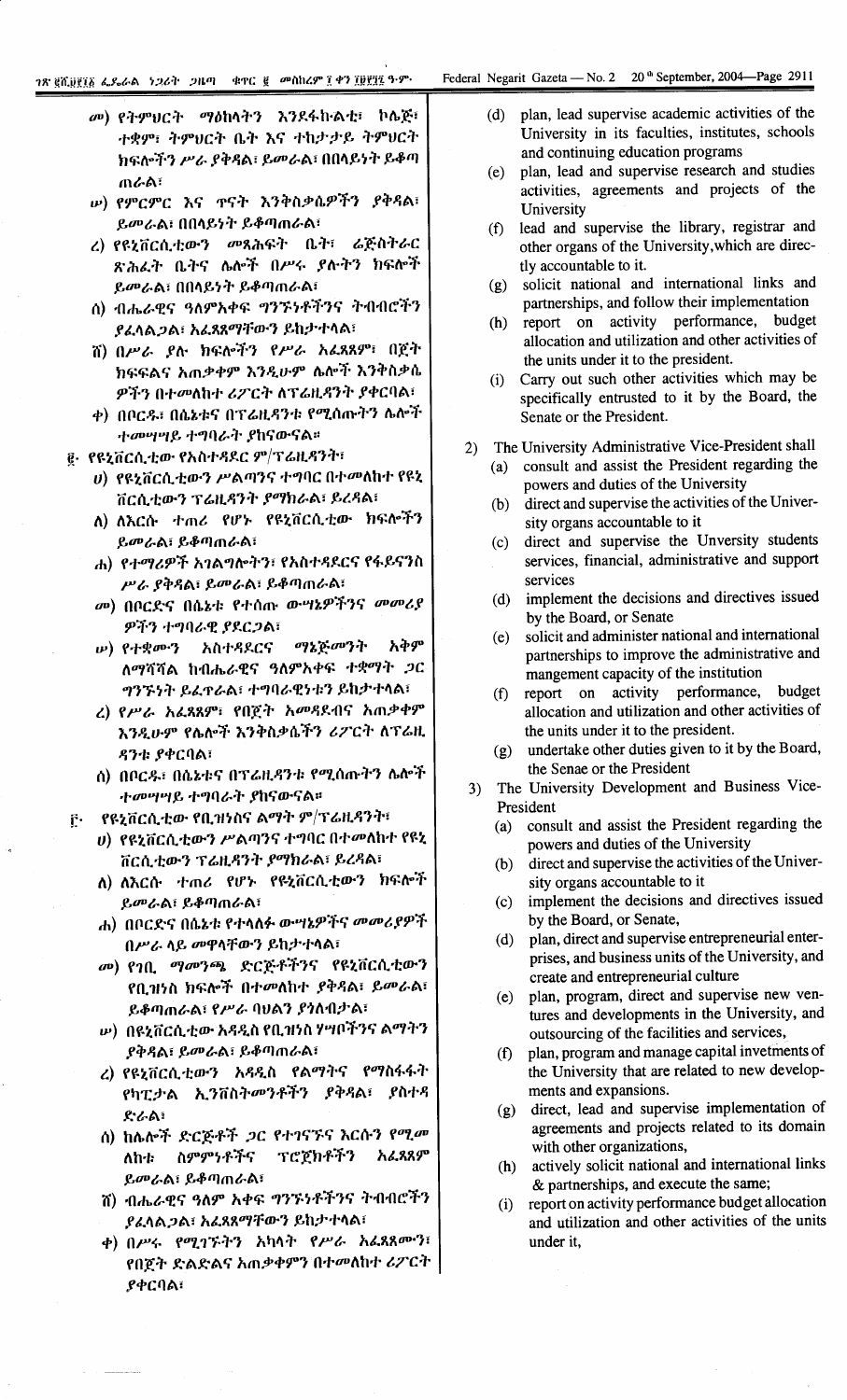- በ) የቢዝነስና የስትራቲጀክ ዕቅድ በማዘጋጀት ያቀርባል፣ ረ) ሌሎች ከቦርድ፣ ከሴኔቱና ከፕሬዚዳንቱ የሚሰጡትን
- ተግባራት ያከናውናል።
- ፬· የህክምናና ጤና ኮሌጅ ለአካዳሚክና ምርምር ምክትል ፕሬዚዳንት ተጠሪ በሆነና የሚከተሉት ሥልጣንና ተግባራት በሚኖሩት ተባባሪ ምክትል ፕሬዚዳንት ሊመራ ይችላል።
	- υ) የዩኒቨርሲቲውን ሥልጣንና ተግባር በተመለከተ የዩኒ ቨርሲቲውን ምክትል ፕሬዚዳንት ያማክራል፣ ይረዳል፣
	- ለ) የህክምናና ጤና ኮሌጅን ትምህርት፣ ምርምርና አገል ግሎት ይመራል፣ ይቆጣጠራል፣
	- ሐ) የሆስፒታሉን ታካሚዎችና ጤና አጠባበቅ አገል ግሎት እንዲሁም የአስተዳደርና ፋይናንስ እንቅስቃሴ ዎችን ያቅዳል፣ ይመራል፣ ይቆጣጠራል፣
	- መ) ለህብረተሰብ ተኮር የተግባር ትምህርት የሚያገለግሉ ከተቋሙ ውጭ ያሉ የማሠልጠኛ ጣቢያዎችን እንቅ ስቃሴ ይመራል፣ ይቆጣጠራል፣
	- *w***) ከብሔራዊና ዓለም አቀፍ ተ**ቋማት *ጋ*ር ግንኙነትና ት በብር ያፈላል ጋል፣
	- ረ) ለእርሱ ተጠሪ የሆኑ ክፍሎችን የሥራ አፈጻጸም፣ የበጀት አመዳደብና አጠቃቀም እንዲሁም የሌሎች እንቅስቃሴዎችን ሪፖርት አዘጋጅቶ ያቀርባል፣
	- ሰ) የቢዝነስና የስትራቴጇክ ዕቅድ አዘጋጅቶ ያቀርባል፣
	- ሽ) በቦርዱ፤ በሴኔቱና በፕሬዚዳንቱ የሚሰጡትን ሌሎች ተመሣሣይ ተግባራት ያከናውናል።

#### ፲፬· የአካዳሚክ ኮሚሽን

- ፩· እያንዳንዱ ፋኩልቲ ኮሌጅ ኢንስቲትዩት እና ትምሀርት ቤት ለዲኑ ተጠሪ የሆነ የራሱ አካዳሚክ ኮሚሽን ይኖረዋል።
- @. የአካዳሚክ ኮሚሽኑ የሚከተሉት አባላት ይኖሩታል፣
	- *ህ*) የፋኩልቲ፣ ኮሌጅ፣ ኢንስቲትዩት ወይም ትምህርት ቤት *ዲ*ን ................................. ሰብሳቢ
	- ለ) የፋኩልቲ፣ ኮሌጅ ፣ ት/ቤት ወይም ኢንስቲትዩት ምክትል ዲኖች ካሉ ............ አባላት
	- ሐ) የትምህርት ክፍሎች ኃላፊዎች .................. አባላት
	- መ) አንድ የተማሪዎች ተወካይ ........................ አባል **ψ) በአካዳሚክ ሥራተኞች ጠቅላላ ጉባዔ**
	- የተመረጠ አንድ የመምሀራን ተወካይ ......... አባል
	- ረ) የፋኩልቲው የተከታታይ ትምህርት
	- ሰ) በኮሚሽኑ የሚመደቡ አግባብነት
- ፫· የዩኒቨርሲቲው ሴኔት የሚያወጣው መመሪያ እንደተጠበቀ ሆኖ የአካዳሚክ ኮሚሽኑ የሚከተሉት ሥልጣንና ተግባራት ይኖሩታል፣
	- U) የፋካልቲውን፣ የኮሌጁን፣ የተቋሙን ወይም የትም ህርት ቤቱን ዕቅድ ያዘ*ጋ*ጀል፣ በጀት በማዘ*ጋ*ጀት ይደለድላል፣ አፌጻጸሙን ይከታተላል፣
	- ለ) የሥልጠናና የትምህርት መርሀ ግብሮችን ሥርዓተ ትምህርቶች አዘ*ጋ*ጅቶ በ*ሚመ*ለከተው አካል ያጸድቃል፣
	- ሐ) በሴኔቱ መመሪያ መሠረት የተማሪዎችን ትምህርትና ሥነ-ምግባር የተመለከቱ ዝርዝር መስፌርቶችን ይወስናል፣
	- መ) ከትምሀርት *ጋ*ር የተያያዙ ሽልማቶችንና የክብር ዲግሪ እንዲሰዋ ለሴኔቱ ሃሣብ ያቀርባል፣
	- **ω) የሴክቸር፣ ረዳት ሴክቸረር፣ ረዳት ምሩቅና ቴክኒክ** ረዳቶችን ዕድገት በሴኔቱ የውስዋ መተዳደሪያ ደንብ መሥረት አጣርቶ ይወስናል፣
- prepare and submit business and strategic plans,  $(i)$
- (k) undertake other duties given to it by the Board, the Senate or the President.
- 4) The College of Medicine and Health Sciences may be managed by Associate Vice President, accountable to the Vice President for Academic and Research Affairs and having the following duties and responsibilities:
	- $(a)$ consults and assist the President regarding the powers and duties of the university
	- Plans, directs and supervises the teaching,  $(h)$ research and services of College of Medicine and Health Sciences.
	- $(c)$ Plan, leads and supervises the activities of patients' and healthcare services of the hospital, their administration and finance
	- $(d)$ Directs and supervises the activities of the satellite campuses used for community-based practical education
	- activity solicit national and international links  $(e)$ and partnership
	- $(f)$ report on activity performance, budget allocation and utilization and other activites of the units under it
	- (g) Prepares and submit business and strategic plans
	- $(h)$ Discharges such other activities which may be specifically entrusted to it by the Board, the Senate or the President
- $14.$ **Academic Commission** 
	- 1) Each faculty, College, institute or school shall have an Academic Commission accountable to the Dean.
	- $2\lambda$ The academic commission shall have the following members:
		- $(a)$ Deans of the Faculty, College, School or Ins-
		- $(b)$ Vice-deans of the faculty, college, school or
		-
		- (d) One Students' representative............... memebr
		- (e) One representative of the academic staffsmember
		- **Faculty of Continuing Education**  $(f)$ 
			-
		- Appropriate members to be assigned by the  $(g)$
	- $3)$ Subject to directives of the Senate, the academic commission shall have the following powers and duties;
		- (a) Plans activities, prepares and allocates budget within the faculty, college, institute or school and follow the implementation of the same;
		- (b) submits for approval, by the Senate, curricula of training and educational programs of the institution:
		- $(c)$ sets criteria for students, related to education and desciplinary matters, with due consideration to directives of the Senate;
		- (d) recommends to the senate honorary degree awards and education related prize;
		- $(e)$ examines and determines the award of the academic promotions of lectures, assistant lecturers, graduate assistants and technical assistants, as per the internal regulations of the board;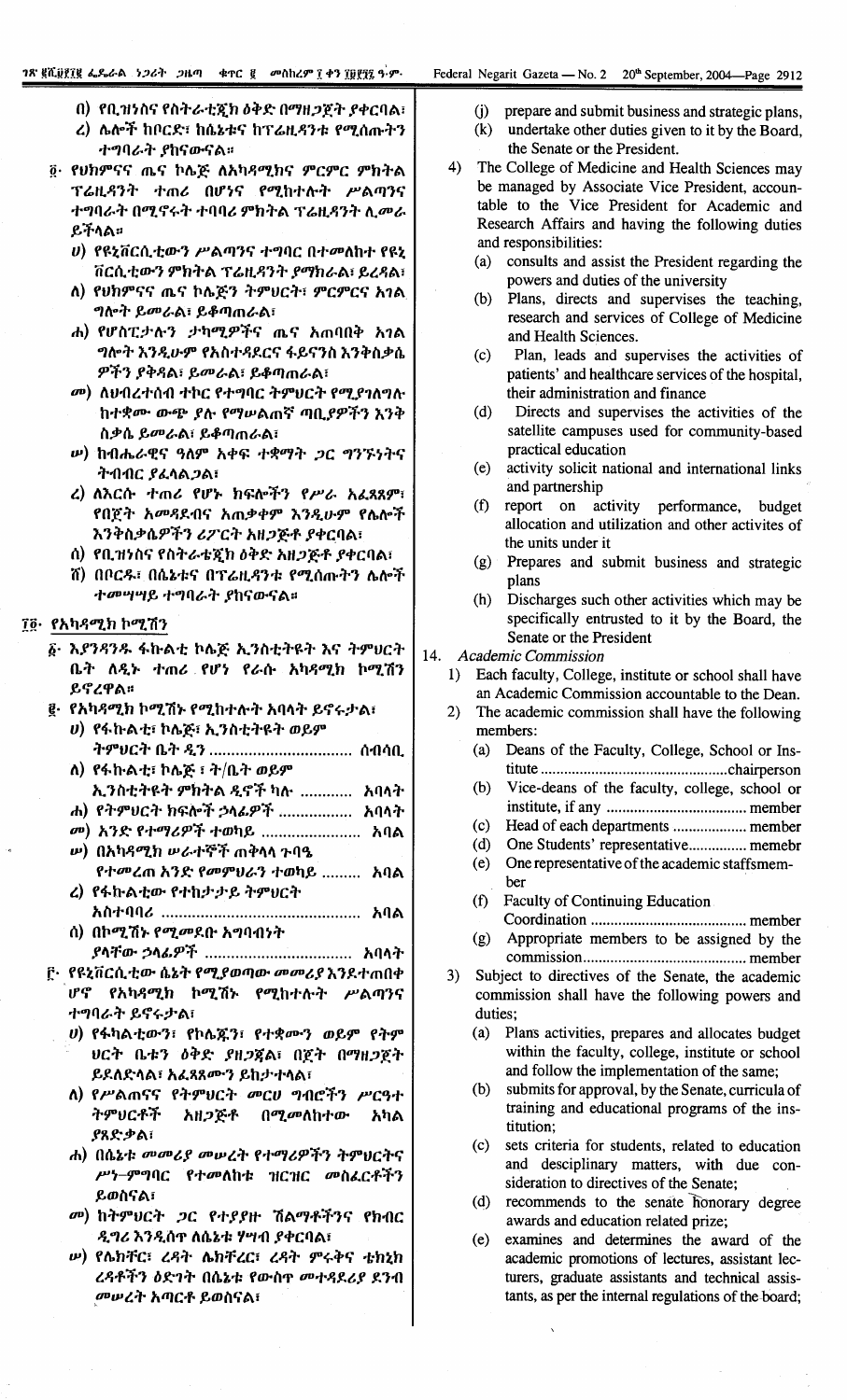# ገጽ ፪ሺ፱፻፲፫ ፌዴራል *ነጋ*ሪት *ጋ*ዜጣ ቁተር ፪ መስከረም ፲ ቀን ፲፱፻፶፯ ዓ·ም·

- ረ) የተባባሪና ረዳት ፕሮፌሰርነት ማዕረግ እንዲሰዋ ለሴኔቱ አቅርቦ ያጸድቃል፣
- ሰ) የአካዳሚክ ሥራተኞች ቅጥርን ይመረምራል፣ የነፃ ትምህርት ዕድልና የምርምርና ሰባቲካል እረፍቶችን ያጸድቃል፡
- ሽ) የራሱን የስብሰባ ሥነ ሥርዓትና የውስዋ ደንብ ይወስናል፣
- ቀ) ከሴኔቱ እና ከፕሬዚዳንቱ የሚሰጡትን ሌሎች ተመሳሳይ ተግባራትን ያከናውናል።

#### ፲፭· የትምህርት ክፍል ጉባዔ

- δ· እ*ያንዳንዱ* የትምህርት ክፍል የራሱ ጉባዔ ይኖረዋል፡፡
- ፪· የትምህርት ክፍል ጉባዔ በትምህርት ክፍሉ ኃላፊ የሚ*መ*ራ ሆነ ሁሉንም የሙሉ ጊዜ መምህራንን ያካትታል።
- ፫· የትምህርት ክፍል ጉባዔ የሚከተሉት ሥልጣንና ተግባሮች ይኖሩታል፣
	- ሀ) ተፈላጊ በሆኑና ሰርቲፊኬት ወይም ዲፕሎማ ዲግሪ የሚያሰጡ መርሃ ግብሮችን ለአካዳሚክ ኮሚሽኑ ያቀርባል፣ ሲፌቀድ ያስፌጽማል፣
	- ለ) የትምህርት ክፍሉን ዓመታዊ ዕቅድ በጀትና ሪፖርት ያዘጋጀል፣ ይመዘግባል፣
	- ሐ) የትምሀርት ክፍሉን የሰው ኃይልና ፋይናንስ ይከታ ተላል፣
	- መ) የመምህራንና የተማሪዎችን ግምገማና ክትትል ያከና ውናል፣ የሚቀርቡ ቅሬታዎችን መርምሮ ይወስናል፣
	- ω) ፈተናዎችንና የአካዳሚክ ግምገማ ሥርዓትን ደረጃ ያወጣል፣ ይከታተላል፣
	- ረ) የማስተማሪያ ጽሑፎችን አመራረዋና ዝግጅት ይወስናል፣ የመምህራንን የሥራ ጫና ይወስናል፣
	- ስ) በሥርዓተ ትምህርትና በመማር ማስተማር ሥርዓት ማሻሻያዎችና ፌጠራዎች እንዲጎለብቱ ሁኔታዎች ያመቻቻል፡
	- ሽ) የተማሪዎችን ውጤት ያጸድቃል፣
	- ቀ) ሌሎች በፋካልቲውና በዩኒቨርሲቲው ፕሬዚዳንት የሚሰጡ ተግባራትን ያከናውናል።

# ፲፮· ስለዩኒቨርሲቲው ልዩ ልዩ ክፍሎች የውስዋ ሥልጣን

- δ· በዚህ ቻርተር አንቀጽ ፫ ንውስ አንቀጽ ፪ ሥር የተዘረሩት እና ሌሎች የዩኒቨርሲቲው አካላት አደረጃጀት ቦርዱ ባጸደቀው መዋቅር መሠረት ይወሰናል።
- ፪ እ*ያንዳንዱ* ፋኩልቲ፣ ተቋም፣ትምህርት ቤት ወይም/እና ኮሌጅ የበጀት ማዕከል ደረጃ ሊኖረው ይችላል፣
- ፫ እ*ያንዳንዱ የ*በጀት ማዕከል የራሱን ዕቅድና በጀት *ግ*ዘ*ጋ*ጀት፣ የበጀት እና ሃብት አጠቃቀምን መወሰንና ሪፖርት ማዘጋጀት ይኖርበታል።

# ፲፯· የማኔጅመንት አመራር አሰያየም

በዩኒቨርሲቲው አካላት ውስዋ ያሉ አካላትን ለመምራት የሚታጭ ሰው በተለይ የሚከተሉትን ማሟላት አለበት። ሀ) የማኔጅመንት የአስተዳደርና የአመራር ብቃት ያለው፣

- ለ) በዩኒቨርሲቲው የአካዳሚክ፣ የምርምርና የኅብረተሰብ አንልግሎት ውስዋ ብቁ ተሳትፎ ያለው፣
- ሐ) ሥራዎቹ ውጤት ያሣዩና መልካም ሥነ-ምግባር ያለው፣
- መ) ዲሞክራሲያዊ እሴቶችን የመተግበርና የማስረጽ ዝግጁ **ነትና ቁርጠኝነት ያለው**፣
- recommends to the Senate the award of the  $(f)$ academic promotions of assistant and associate professorship;
- examines the employment of the academic  $(g)$ staff: and decides on the cases of scholarship, research and sabbatical leaves;
- (h) issues its own meeting procedures and internal . regulations;
- (i) performs such other activities as may be assigned to it by the president and the Senate
- 15. Department Assembly
	- 1) Each department in the University shall have Department Assembly
	- Every Department Assembly shall be composed of  $2)$ all fulltime academic staff members of the department and shall be chaired by the Head of the Department.
	- 3) A Department Assembly shall have the following powers and duties:
		- (a) to submit recommendations to the academic commission on the programmes of studies necessary for obtaining certificates, diplomas or degrees offered by the department courses; and execute same;
		- (b) prepare the annual plan, budget and reports of the department;
		- (c) monitor financial and personnel the management of the department;
		- (d) conduct teachers' and students' appraisal and evaluation; examine complaints thereof,
		- (e) stadardize and supervise examinations and academic evaluations systems;
		- determine teaching material selection and  $(f)$ preparation to courses, and approve distribution of teaching load to staff members;
		- support and facilitate quality improvement and  $(g)$ innovation in curriculum and learning-teaching systems;
		- approve students' grade.  $(h)$
		- undertake such other similar duties assigned by  $(i)$ the faculty and the university
- 16. Internal Autonomy of Organs of the University
	- the establishment and function of the various main  $1)$ organs of the University described in Article 3 Sub-Article 2 of this Charter shall be determined by organizational structure to be approved by the Board;
	- 2) each faculty, institute, school and/or college may have a cost center status.
	- 3) each cost center shall prepare its own action plan, budget, determine the usage of budget and resources and perpare report;

# 17. Management and Leaderships Appointment

The candidate for different positions available in different organs of the University shall meet the following criteria;

- managerial administration and leadership com- $(a)$ petence;
- demonstrate ability to effectvely participate in all  $(b)$ the academic, rersearch and community services of the University;
- (c) demonstrated results and good conduct;
- preparedness and commitment for ability to practice  $(d)$ and inclucate democratic values.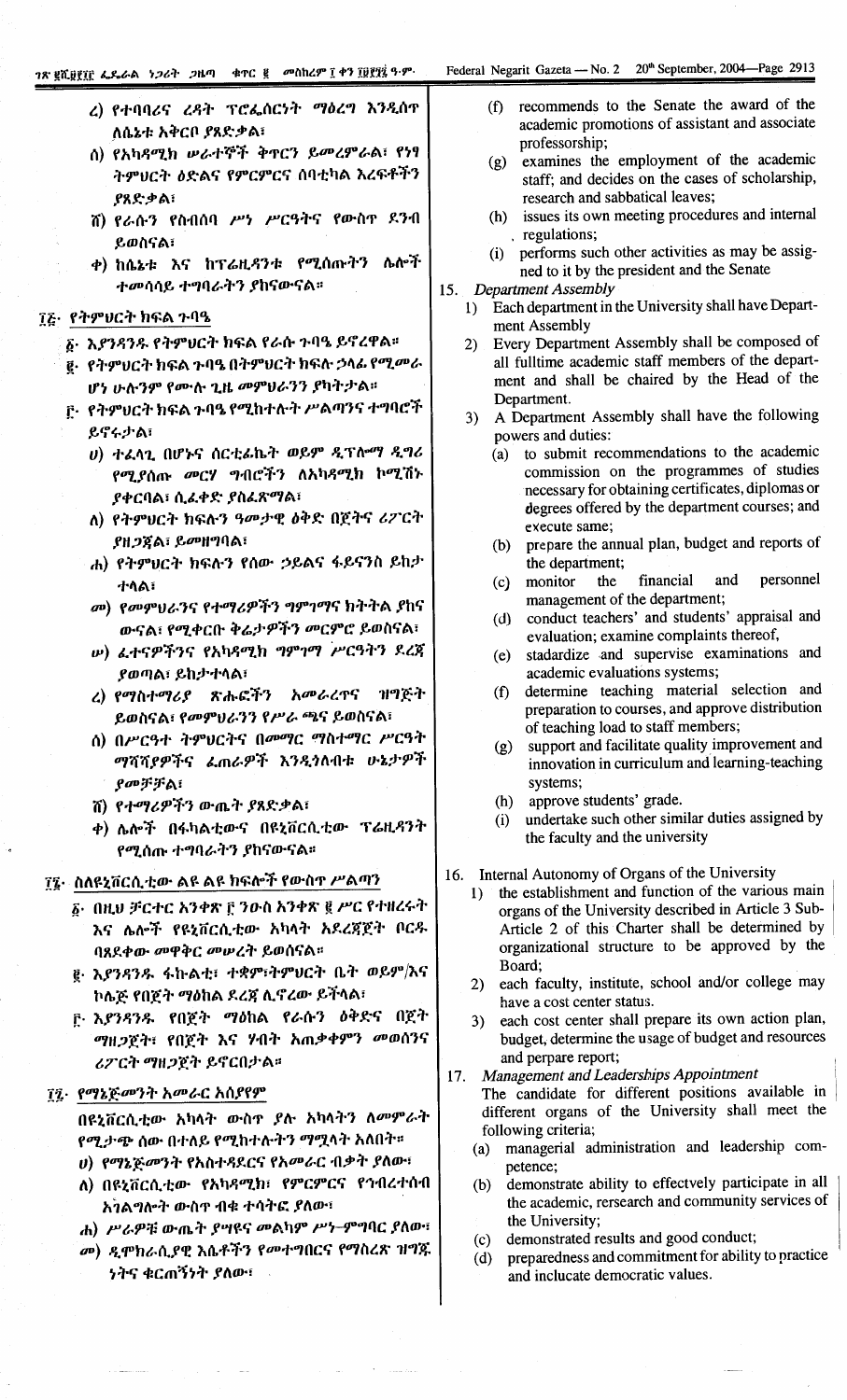Federal Negarit Gazeta — No. 2 20<sup>th</sup> September 2004—Page 2914

# ክፍል አራት ስለ ዩኒቨርሲቲው ሥራተኞችና ተማሪዎች ፲፰· የዩኒቨርሲቲው ሥራተኞች

- **ሠራተኞች δ. ዩኒቨርሲቲው** በአዋጁ የተመለከቱት ይኖሩታል ።
- ፪· ዩኒቨርሲቲው ከሌላ መንግሥታዊ ወይም የግል ተቋም ሥራተኛን በጋራ ቅኖር መቅጠር ይችላል።
- ቮ· የ*ጋራ* ቅጥሩ በሁለቱ ተቋማት መካከል በሚደረግ ውለታና በግለሰቡ ስምምነት መሠረት ተግባራዊ ይሆናል።
- <u>ē</u>· በ*ጋራ* የተቀጠረው ባለሙያ እንደቋሚ መምህር የሚታይ ሆኖ በሕጉ የተመለከቱት ግዴታና መብቶች ይኖሩታል።
- <u>ਣ · የዩኒቨርስቲው ሥራተኞች መብትና ግዴታ በአዋጁ የተመ</u> ለከተው ይሆናል።
- ፲፱· ስለተማሪዎች መቀበያ መመዘኛ ተማሪዎች
	- ፩· በሌሎች ህንች ስለመቀበ*ያ መ*መዘኛ የተደነገገው እንደተ ጠበቀ ሆኖ ዩኒቨርሲቲው፣
		- ሀ)ተገቢውን መመዘኛ ላሟሉ ኢትዮጵያውን ያለምንም ልዩነት ክፍት ይሆናል፣
		- ለ) የኢትዮጵያ የሁለተኛ ደረጃ የመዘጋጃ ትምህርት ወይም ሚኒስቴሩ በሰጠው ግምት ደረጃ ያለው የውጭ **ሀገር ሁለተኛ ደረጃን ያ**ጠናቀቀ እና በዩኒቨርሲቲ አቸው የተሰጠውን የመግቢያ መመዘኛ ያሟላ ተማሪን ለቅድመ ምረቃ መርሃ ግብር ትምሀርት ይቀበላል፣
		- ሐ) የዲፕሎማ (12+2እና 10+3) ደረጀ ያላቸው ተማሪ ዎችን በአድቫንስድ ተማሪነት በቅድመ ምረቃ ይቀበላል፣
		- መ) የከፍተኛ ትምህርት የቅድመ ምረቃ ትምህርት ያጠና ቀቀና በዩኒቨርሲቲው የተወሰኑ *መመ*ዘኛዎችን ያሟላ ተማሪን ለድህረ ምረቃ መርሃ ግብር ትምህርት **ይቀበላል፣**
		- *ν***) ለሴቶች፣ ለታ**ዳጊ ክልል ብሔረሰብ እንዲሁም ለንልማሣ ወይም ልምድ ላላቸው ተማሪዎች የተለየ አቀባበል ሥርዓት ሊወሰን ይችላል፡፡
	- **፪· ዩኒቨርሲቲው የሚቀበለው ተማሪ በወጪ መጋራት መርህ** መሥረት ያለበትን ግዴታ የሚያሟላ መሆን አለበት።
	- ፫· ዩኒቨርሲቲው የተማሪውን ችሎታ እና የዕውቀት ደረጃ እንዲሁም ከህሎት ለመገምገም የሚያስችል መመዘኛ ያዘጋጀል።
	- ፬· በዚህ አንቀጽ ንውስ አንቀጽ ፫ መሥረት የሚሰዋ መመዘኛ ለተማሪው በተሰጠው ትምሀርት ወይም ሥልጠና ይዘት ላይ የተመሠረተ ተከታታይ ምዘና መሆን አለበት፣
	- ሯ· መመዘኛው የሚሰዋበት መንገድ በቃል፣ በጽሑፍ፣ በተግ ባርና ሌሎች ሴኔቱ በሚወስንባቸው መንገዶች ሲሆን ይችላል፣
	- ፯· የምዘና ውጤቶች እና የፌተና ወረቀቶችን ለተማሪው *መመ*ለስ ወይም በግልጽ ማሳወቅ አለበት። ክፍል አምስት ስለድርጅትና ፈንድ ፈንድ
- ጽ· ስለ ድርጅቱ መቋቋምና አካላቱ

ተጠሪነቱ ለዩኒቨርሲቲው የቢዝነስና ልማት ምክትል ፕሬዚ ዳንት የሆነ የሚከተሉት አካላት ያሉት የዩኒቨርሲቲው ድርጅት ተቋቁሟል።

*ህ*) የምክር አገልግሎት

- ለ) የምርት አገልግሎት
- ሐ) የፕሮጀክት አገልግሎት
- መ) የኢንፎርሜሽን ቴክኖሎጂ አገልግሎት
- **w) ወደፊት የሚ**ቋቋሙ ሌሎች አገልግሎቶች
- PART FOUR
- STAFF AND STUDENTS OF THE UNIVERSITY
- 18. The University Staff
	- The University shall have staff as provided in the  $1)$ Proclamation
	- $2)$ The University may employ a staff of another institution, government or private entities in the form of a joint appointment-ship.
	- 3) The joint appointment-ship is effected upon agreement between the respective employing organization, as well as the consent of the individual
	- $4)$ The joint-appointee shall be considered as a full time academic staff enjoying all the rights and duties provided in the laws.
	- 5) Duties and responsibilities of University staff shall be as provided in the Proclamation.

19. **Admission of Students** 

- Without prejudice to the provisions of this charter  $1$ and other relevant laws regarding the requirements of admission of students, the University shall:
	- be open to all qualified citizens of Ethiopia and  $(a)$ without any discrimination.
	- admit, for undergraduate studies, students who  $(b)$ have completed Ethiopian preparatory level school education or foreign high school education that has equivalent level as determined by the Ministry, and those who satisfy entrance qualifications assessment of the University:
	- (c) admit students with diploma  $(12+2$  and  $10+3)$ as advanced students in its undergraduate programs.
	- (d) admit, for post graduate studies, students who have completed heir undergraduate studies and satisfy entrance qualifications set by the University;
	- (e) determine special admission procedures, for female students, students from developing regions, adults and expereinced students
	- 2) All students shall fulfill the requirements as provided in the principles of cost sharing.
- $3)$ The University shall design an assessment mechanism that enables it to evaluate the ability and level of knowledge as well as skills of its students.
- $4)$ The methods of assessment designed in accordance with Sub-Article (1) of this Article shall be based on the content of course or training offered to the student and based on continous assessment.
- $5)$ The method of assessment may be oral, written, practical or any other form to be decided by the Senate;
- 6) The University shall return and notify transparently the results and examination papers to students.

## PART FIVE

# INCOME GENERATION AND FUND

- 20. **Establishment of Enterprise and Its Units** An enterprise, accountable to the University Development and Business Vice-President, having the following units is hereby established:
	- The consultancy service  $(a)$
	- The production service  $(b)$
	- $(c)$ The projects service
	- The information technology service  $(d)$
	- Other services to be established by the University  $(e)$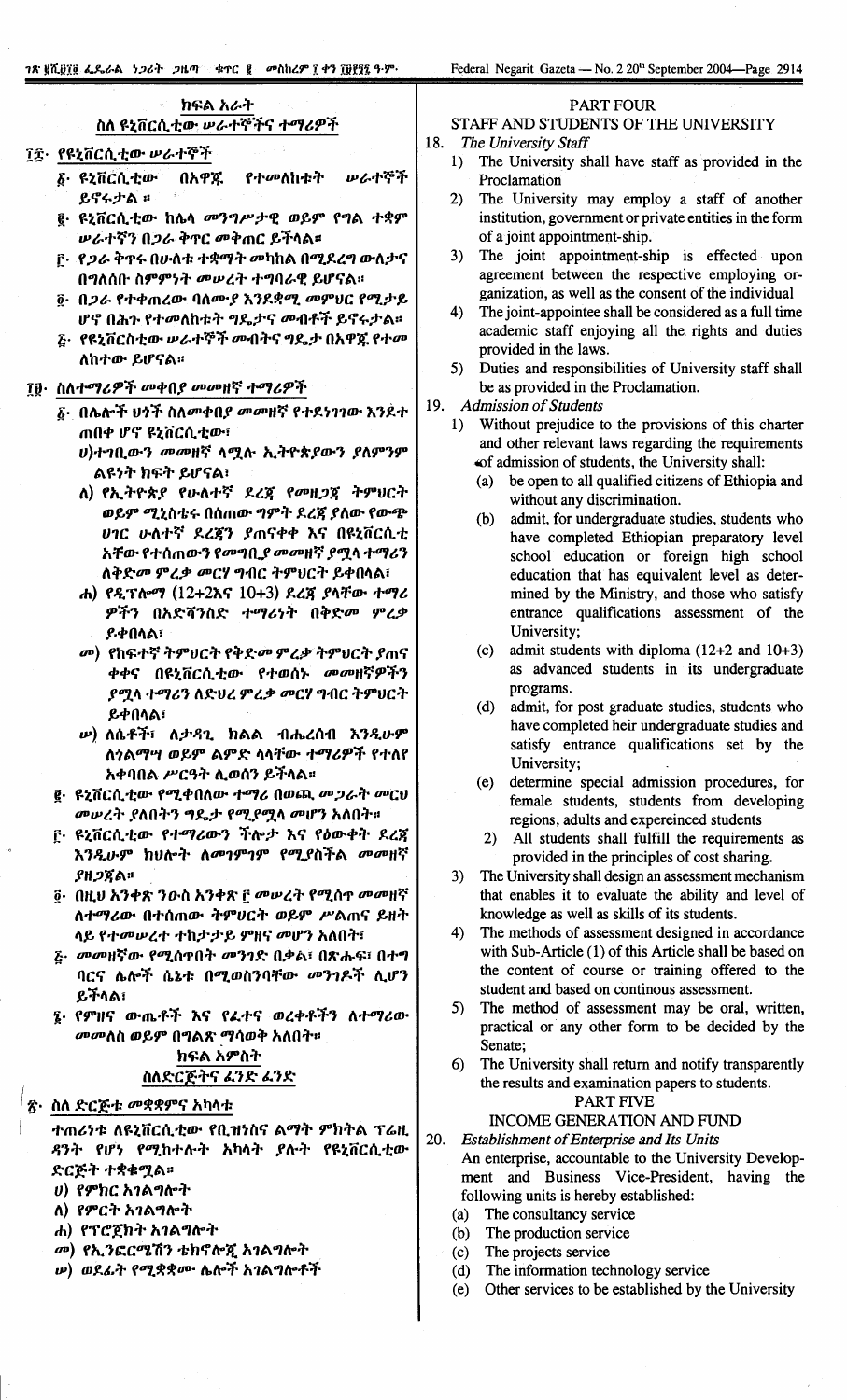$\ddot{\phantom{a}}$ 

ļ,

 $\hat{\boldsymbol{\beta}}$ 

| 원 국 원.<br>፳፩· የገቢ ምንጭ<br>በአዋጇ የተደነገገው እንደተጠበቀ ሆኖ፣<br>δ· ይህ ቻርተር ሥራ ላይ ከመዋሉ በፊት ከዩኒቨርሲቲው<br>የገቢ ምንጭ አካላት የተገኙ ገቢዎች የድርጅቱ የገቢ<br>ምንጭ ይሆናሉ።                                                                                                                                                                                               | Powers and Duties of the Enterprise Source of Income<br>21.<br>Without prejudice to the income sources of the enter-<br>prise provided by the Proclamation<br>Income generated from income generating units of<br>$1$ ).<br>the university before the coming into effect of this<br>Charter, shall be income of the enterprise.                                                                                                                                                   |
|----------------------------------------------------------------------------------------------------------------------------------------------------------------------------------------------------------------------------------------------------------------------------------------------------------------------------------------|-----------------------------------------------------------------------------------------------------------------------------------------------------------------------------------------------------------------------------------------------------------------------------------------------------------------------------------------------------------------------------------------------------------------------------------------------------------------------------------|
| <u>፪</u> · ቻርተሩ ሥራ ላይ ከመዋሉ በፊት የነበሩ የዩኒቨርሲቲው<br>የገቢ ማመንጫ አካላት በድርጅቱ ሥር ይሆናሉ።<br>፳፪· የድርጅቱ ሥልጣንና ተግባራት<br>ፌቃድ ማግኘትን የመሣሠሉ በሕግ የተደነገጉ ሁኔታዎች<br>እንደተጠበቁ ሆነው ድርጅቱ የሚከተሉት ሥልጣንና<br>ተግባራት ይኖሩታል።<br>δ· የማማከር አገልግሎት መስጠት፣<br>፪· ሳቦራቶሪ ምርመራ ማድረግ<br>፫· የእርሻ ውጤቶችን ማምረትና ማሥራጨት<br>፬· የሆስፒታል አገልግሎት<br><u>ሯ ተናቶችና ንድፍ ሥራዎችን እና የፕሮጀክት ሰነዶችን</u> | Income generating units of the university es-<br>2)<br>tablished before the coming into force of this charter<br>shall be under the enterprise<br>Powers and Duties of the Enterprise<br>22.<br>In addition to requirements such as acquiring licenses,<br>in accordance with relevent laws the enterprise has the<br>following powers and duties;<br>Giving consultancy services;<br>Carry out laboratory tests<br>2)<br>Producing and distributing agricultural products;<br>3) |
| <i>ማዚጋጀትና አስተያየት መስ</i> ጠተ፣<br>ൂ· ልዩ ፋርማሲዎች<br>፯· ኢንተርኔት ካፌና ኮምፒዩተር ማዕከል፣<br>ቿ· ያሉትን መሣሪያዎችና መገልገያዎች ማከራየት<br>፱· መጻሕፍትንና የህትመት ውጤቶችን መሸዋ፣<br>7 · የንብረቶች ባለቤት መሆን፣                                                                                                                                                                      | Hospital Services;<br>4)<br>Prepare and review of project documents, designs<br>5)<br>and studies;<br>Special pharmacies;<br>6)<br>Internet cafes & computer centers;<br>7)<br>Renting facilities;<br>$\langle 8 \rangle$<br>Sales of books and other published materials;<br>9)                                                                                                                                                                                                  |
| ጽ፫• የድርጅቱ አስተዳደር<br>የድርጅቱ አጠቃላይ አስተዳደር ድርጅቱን፣ አካላቱን<br>የሚመሩ ሰዎች የሚመረጡበት እና የሚተዳደሩበት የድርጅቱ<br>መዋቅር፣ የካፒታሉና ሌሎች አግባብነት ያላቸው ጉዳዮች<br>በቦርዱ ይወሰናሉ።<br>፳፬· የድርጅቱ የፋይናንስ መግለጫና የሥራ እንቅስቃሴን ስለማ<br>ቅረብ                                                                                                                                         | 10) Own property<br><b>Managemet of the Enterprise</b><br>23.<br>The general management of the enterprise, its structure,<br>capital, the election of its managers and other relevant<br>issues shall be decided by the board.<br>Submission of Enterprise and Activity Report of the<br>24.<br>Enterprise                                                                                                                                                                        |
| የድርጅቱ የፋይናንስ መግለጫና የሥራ እንቅስቃሴ የድርጅቱ<br>የበጀት ዓመት ካለቀበት ጊዜ ጀምሮ ባሉት የ፫ ወራት ጊዜ<br>ውስዋ በሚመለከተው የድርጅቱ አካል ለቦር <i>ዱ መቅረብ</i><br>አለበት።<br>፳፭· ስለ ፈንድ መቋቋም<br>ዓላማና የገቢ ምንጮ በአዋጁ የተገለጸው የዩኒቨርሲቲው                                                                                                                                                 | The enterprise, shall, within three months after the end<br>of its fiscal year, submit to the board the financial and<br>activity report of the enterprise.<br><b>Establishment of the Fund</b><br>25.<br>Upon the request of the University and with the<br>approval of the Board or the Ministry a Fund shall be                                                                                                                                                                |
| ፈንድ በዚህ ደንብ ተቋቁሟል።<br>፳፯· የፈንዱ አካላት<br>6.331<br><i>ህ</i> ) <i>የፌንዱ</i> አስተዳደር ቦርድና (ከዚህ በኋላ ቦርድ ተብሎ<br>የሚጠራ)<br>ለ) ሴክሬታሪያት                                                                                                                                                                                                             | established having aim and source of income as<br>provided by the Proclamation.<br>Organs of the Fund<br>26.<br>The Fund shall have:<br>(a) Fund Administration Board (herein referred to as<br>the "Fund Board");                                                                                                                                                                                                                                                                |
| ይኖረዋል።<br>፪· ቦርዱ ተጠሪነቱ ለዩኒቨርሲቲው ፕሬዚዳንት ይሆናል።<br>ጽ፯· የፌንዱ ቦርድ አባላት<br>፩· ቦርዱ በዩኒቨርሲቲው ፕሬዚዳንት የሚሰየሙ አባላት<br>ይኖሩታል።<br>@. የበርዱ የሥራ ዘመን ሁለት ዓመት ይሆናል።<br><u>i</u> . የቦርዱ አባላት በማናቸውም ሁኔታ ሥራቸውን መሥራት                                                                                                                                        | (b) Secretaria;<br>Members of the Fund Board<br>27.<br>The Fund Board shall have members assigned by<br>1)<br>the President of the University<br>The term of the Board shall be two years<br>2)<br>In case of absence of any number of members due to<br>3)<br>any reason, a new member shall be appointed.                                                                                                                                                                       |
| ካልቻሉ በምትካቸው አዲስ አባል ይሰየማል።<br>ጽቋ የፈንዱ ቦርድ ስልጣንና ተግባር<br>ቦርዱ የሚከተሉት ሥልጣንና ተግባር ይኖሩታል፤<br>፩· የፌንዱ ዓላማዎችን ሥራ ላይ መዋሉን ይቆጣጠራል ለአፈጻ<br>ጸማቸው አስፈላጊውን <i>መመሪያ ያ</i> ወጣል፣                                                                                                                                                                       | Duties and Responsibilities of the Fund Board<br>28.<br>The board shall have the following duties and respon-<br>sibilities:<br>1) Follows up the implementation of the aims of the<br>fund and issue the necessary directives for the<br>execution of the same                                                                                                                                                                                                                   |

 $\hat{\mathcal{A}}$